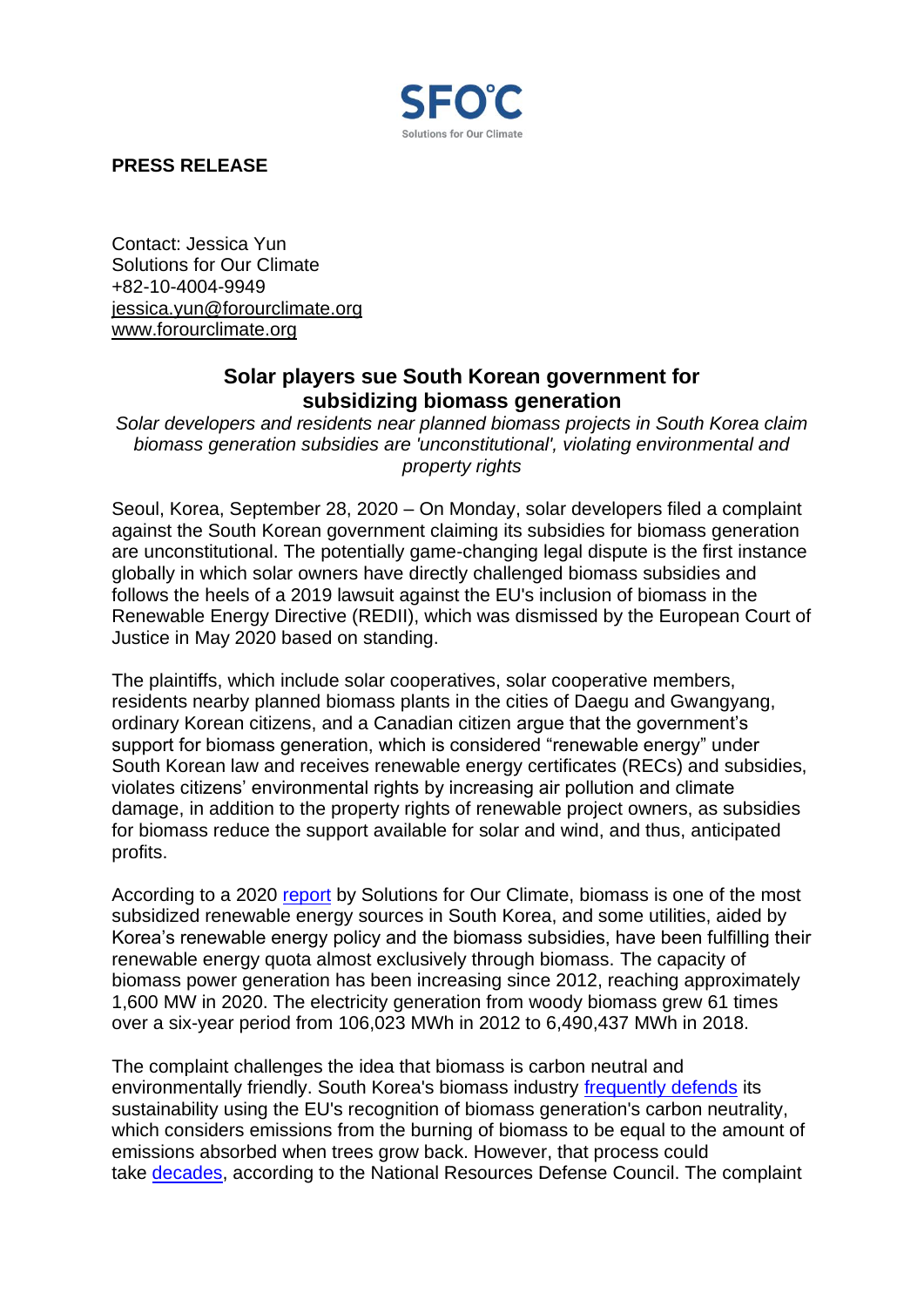also [cites](https://www.ipcc-nggip.iges.or.jp/public/2006gl/pdf/2_Volume2/V2_2_Ch2_Stationary_Combustion.pdf) the Intergovernmental Panel on Climate Change, which finds that CO2 emissions per MWh for biomass generation is higher than for coal power. According to data from the Office of National Assembly Member Soyoung Lee, the Yeongdong biomass plant unit 1 in South Korea emits 0.612kg of SOx, NOx, and dust per MWh, and 0.73kg of PM 2.5 per MWh. By contrast, a coal power plant on the country's west coast emits 0.146kg per MWh in SOx, NOx, and dust, and 0.33kg of PM 2.5 per MWh.

The influx of biomass generation is hindering solar power businesses. Between 2014 and 2018, bioenergy generation received nearly 40% of total issued RECs, the highest among renewable energy sources in South Korea. According to the Korea Energy Agency, the spot market price of RECs stood between 100,000 KRW and 170,000 KRW during 2016-2017. In October 2019, the spot market price of RECs fell to 54,000 KRW, and small solar power operators, including the Korea National Solar Photovoltaic Association and the Korea National Association of Solar Photovoltaic Power Operators, have raised their voices on RECs market failure. According to these groups, overcompensation of RECs for the biomass sector has contributed to the excess supply of RECs, in turn, worsening the downward market trends in 2018.

Plaintiff **Susanna Oh, executive director of the Korea Solar Co-op Association**, said: "RECs issued from biomass co-firing consist of around 30% of the total RECs issued. These RECs are impeding renewable development. The promotion of biomass contributed to the downfall of REC prices which is making it more difficult to develop solar power plants. The current biomass subsidy scheme should be reformed to promote investments in solar power." Of RECs issued in 2018, those for biomass generation accounted for roughly a third at 27.4%, while those issued for wind accounted for only 7.3%.

Plaintiff **Haedong Kim, a professor at Keimyung University and director of the Daegu Citizen's Solar Co-op**, which was established by a hundred citizens and has four photovoltaic plants, said: "Units 3 and 4 of the Co-op are suffering badly because of falling REC prices. Even if we assume that the plants do not degrade over the next twenty years, it will be difficult for the projects to financially recover. We believe these changes are mainly attributable to the oversupply of RECs from biomass generation. I decided to participate in this lawsuit to appeal to the government the damages we are experiencing."

There are hopes that the constitutional complaint improves South Korea's air pollution and climate efforts. Plaintiff **Yangguk Baek, secretary-general of the Gwangyang Korean Federation for Environmental Movements**, refers to biomass subsidies as a "blind spot in the law." He said: "Bio-SRF fuel is made of harmful mixtures, which can threaten the health rights of residents. The government should amend its policy to subsidize only clean renewable energy sources through this constitutional request." Referring to the current grandfathering of higher REC multipliers for biomass plants that were only in the pipeline when a June 2018 [revision](https://www.iea-coal.org/south-korea-renewable-energy-loses-ground-in-korea-due-to-faulty-policies/) to REC multipliers was made, he added: "We also have to abolish the incentive (REC weights) deferment provisions applied to large utilities."